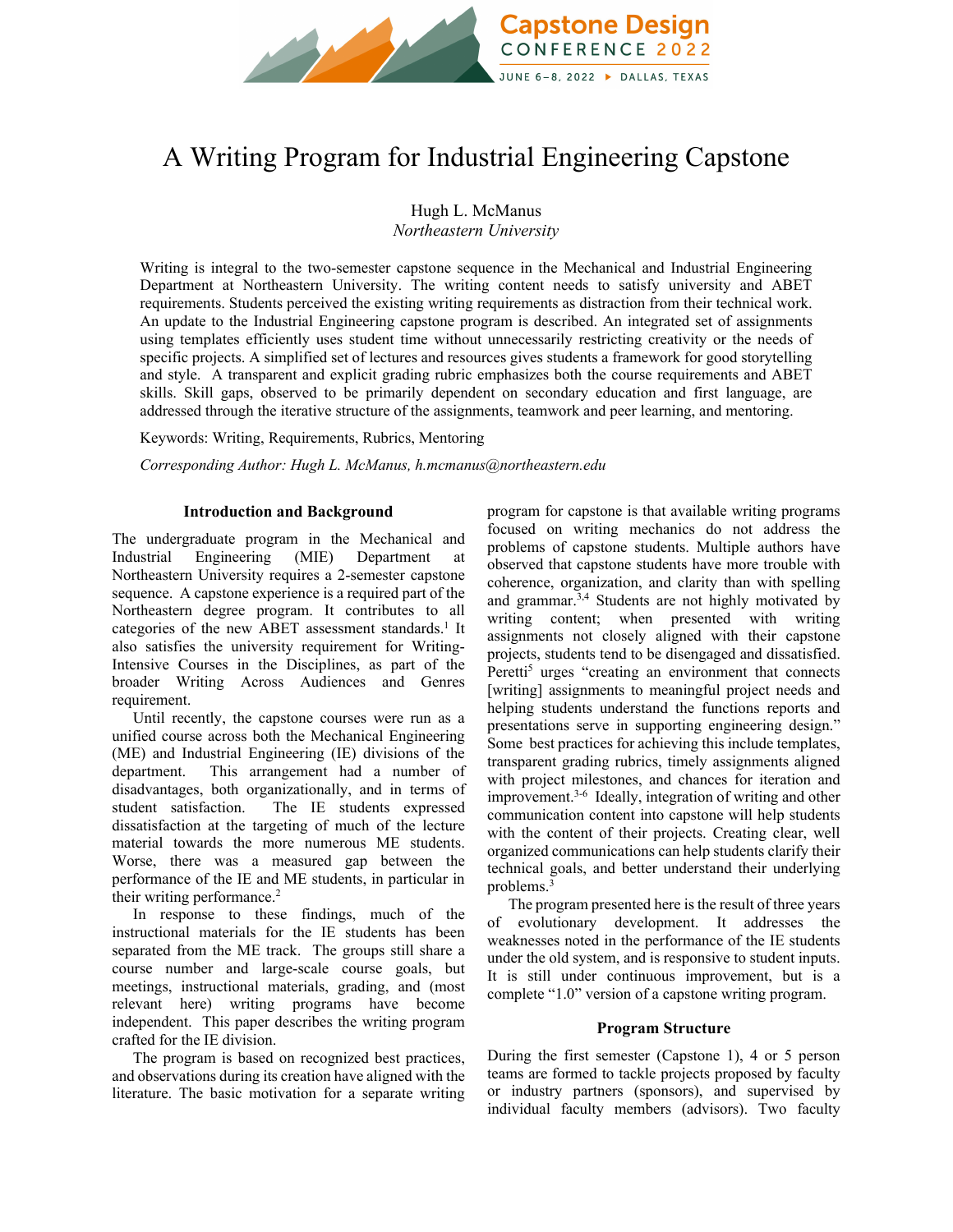

**Figure 1. Capstone writing program structure** 

members (coordinators) coordinate the course requirements and grade most of the work; advisors have significant impact on the final grade through their assessment of project success.

The structure is shown in Figure 1. During Capstone 1, students create a Problem Statement and research and write a Background and Prior Work section. These efforts are graded and edited, and updated versions of them are used as major sections in the Capstone 1 Final report. Other assignments (such as a Gantt Chart and program management plan) also fold into the final report. The intent in all these cases is that the students get constructive feedback and a chance to iterate, and are motivated to improve their work as it will be used in the next graded artifact.

In Capstone 2, where the majority of the technical work takes place, the writing follows a pattern of interactive improvements to existing material while new materials (e.g. experimental procedures, data, results) accumulate. The interim Report 1 allows a final iteration on the capstone work as well as the integration of a design review and analysis; the Midterm Report is a fully formatted draft of the report, with experimental procedures, preliminary results, etc. included. The Final Report, written for an academic audience, is the equivalent of the students' undergraduate thesis. The Executive Summary on the other hand is written for public consumption, and in particular is used as a reference by the alumni judges who evaluate (and award prizes to) the students' final presentations. The intention is that both of these documents be highly polished, without piling a great deal of work into the final weeks.

An important aspect of the new structure was pruning of assignments that did not fit into the workflow. The number of writing assignments was reduced by around 40%, mostly by eliminating weekly or bi-weekly progress report memos. All remaining written assignments were designed to flow into the final report.

Assignments from the early part of Capstone 2 such as Design and Program Management memos are also integrated into the final products, assuring efficient use of student time, and high quality work due to iterative improvement.

#### **Templates and guides**

As part of the structure, students were provided with templates and guides, rather like the template that this paper is written on. The templates were designed to enforce a uniformity of style for the final products, and make the organization and inclusion of material created in the earlier assignments easier. The templates included short lessons in formatting, referencing, and correct practices for figures and tables. MS Word styles were provided to make importation of work into the templates as painless as possible.

The templates were explicitly not designed to either restrict the organization of the material or let the students just plug in content into a pre-organized document. The great diversity of types of projects seen in IE capstone would have precluded that in any case. Suggestions for organization were provided, but not hard-wired into the document.

## **Instructional Approach**

The IE students have a very diverse set of backgrounds, particularly when it comes to technical writing in English. They all take a technical writing course as part of the degree program, but this seems to have less impact on them than their previous experiences. Many of our students do not have English as a first language, although that does not necessarily lead to poor writing. On the other hand, an informal study into the backgrounds of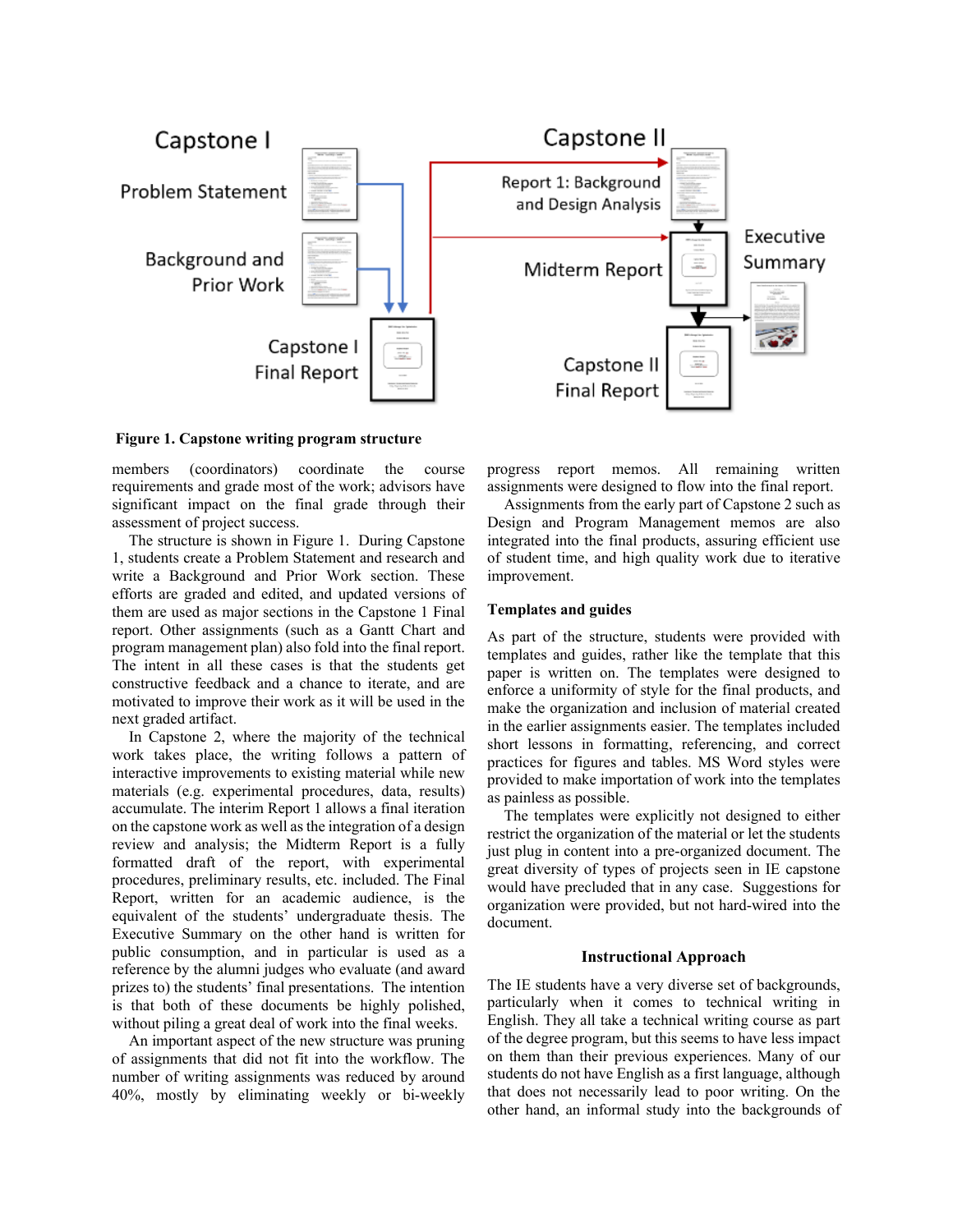particularly good writers revealed the somewhat dismaying fact that they universally cited having excellent instruction *in high school* as the source of their skill.

This precluded a one-size-fits-all approach to instruction in writing. No attempt was made to provide formal instruction in the details of technical writing. Instead, the students were given an overall approach that gave context to the iterative feedback and individual mentoring that were used to improve their documents; the hope was that they would then learn by doing—which is, after all, the point of capstone.

The instruction centered on a simple triplet: Tell your story, simply and concisely, and obey the rules. The framework included a discussion of storytelling, including a tongue-in-cheek reference to the Hero's Journey (Figure 2), in order to motivate organization of thoughts and flow of ideas. The intent was not to teach epic storytelling (indeed, students were warned against that) but to help students think about the structure and coherence of their writing, and indeed their work.3,4 The classic style guide Strunk and White<sup>7</sup> was invoked to encourage brevity and conciseness. The templates included not just instruction on formatting, but also proper practices for citations, figures and tables, and academic integrity.

The framework was supplemented by tailorable resources. The university writing program resources, some excellent online resources for grammar and usage, and individual mentoring were used to address the needs of individual students and teams.

## **Rubric and Grading**

To clarify the expectations on the students and provide structured and useable feedback, an existing was improved and aligned with ABET requirements. This allowed the grades on the rubric to do double duty as ABET competency assessments.



**Figure 2. The Husky's Journey** 

## **Table 1: Rubric**

## **Story Elements — 50% of total weight**

- Abstract. Reviews document. Has key elements of Problem, Approach, and Results (or Progress).
- Problem Statement. Describes the problem that the team addressed. Element of scoring for ABET SO 2.
- Background. Concise summary of knowledge collected beyond the team's existing course-based skills. Element of scoring for ABET SO 7.
- Use of IE Tools. IE and other mathematical and engineering tools used to formulate and solve the problem. Element of scoring for ABET SO 1.
- Organization / Story Arc. The overall report clearly tells the story of a problem that is solved using engineering and scientific methods, and that ends with believable conclusions. The entire report factors in the scoring for ABET SO 3; this element receives extra weighting.
- Validated Conclusion. The work concludes with experiments or other forms of quantitative evidence used to support clearly stated and reasonable conclusions. Element of scoring for ABET SO 6.
- References and Appendices. Supporting material collected and presented in a way that ensures the credibility of the work. Element of scoring for ABET SO 7.

## **Style Elements — 25% of total weight**

- Formatting. Compliance to both the letter and intent of the templates and guidelines.
- Grammar and Clarity. Clear technical writing in the spirit of the material presented in class.
- Figures and Tables. Clear, simple graphics, laid out according to the directions and/or in a way that maximizes understanding.

## **Required Components — 25% of total weight**

- Ethics and Societal and Global Impact. Evidence that the team maintained a high standard of professional ethics, and gave serious consideration to broader societal and global impacts and issues of diversity, equity and inclusion. Element of scoring for ABET SO 4.
- Program Management (PM). Includes program planning and Gantt chart, use of PM tools and techniques, readiness and design reviews.
- Intellectual Property (IP). Consideration of IP used in project; correct attributions given and permissions gained. Clear statement of IP created by the project and its intended disposition.